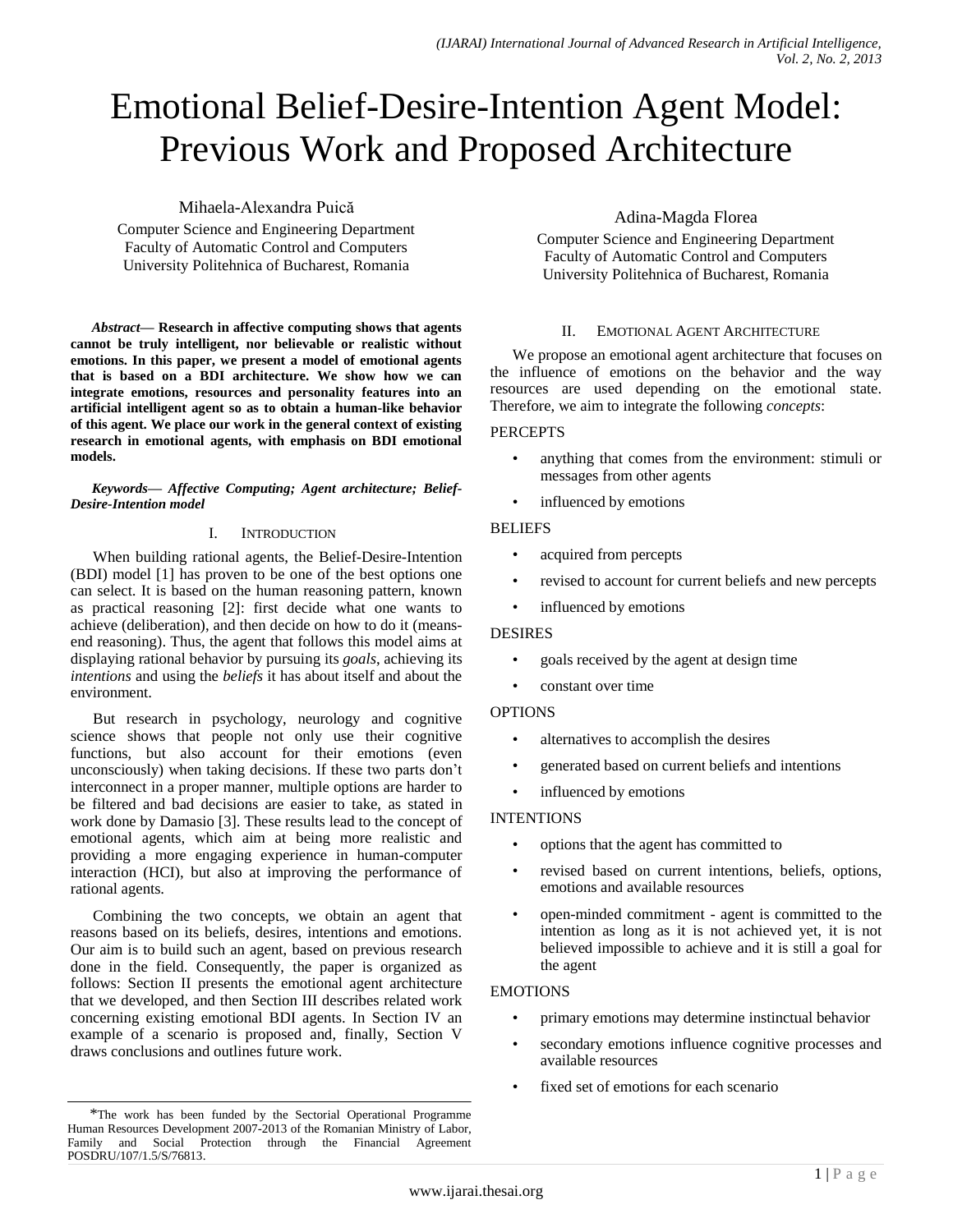## PERSONALITY

- two axes: extrovert-introvert, psychologically stableunstable
- four types: sanguine, choleric, melancholic, phlegmatic

## RESOURCES

- maintained in a structure that gives access to them selectively, based on emotions
- fixed set of resources for each scenario

The *functions* that define the processes that take place within the agent internal mechanisms are the following:

- *perceive:*  $Env \times E \rightarrow P$  perceives the stimuli in the environment ( $Env$ ), influenced by emotions ( $E$ ); returns the *percepts*
- *peu*:  $P \times E \times I \rightarrow E$  primary emotions update; the new percepts, influenced by intentions and current emotions, generate *primary emotions*
- $react: E \times P \times AR \rightarrow \pi$  defines reactive behavior; reacts to the percepts, influenced by emotions and guided by the *available resources* (AR), returning a *plan* to be executed (generally consisting in only one simple action)
- *brf*:  $P \times B \times E \rightarrow B$  *belief* revision function; revises current beliefs based on percepts and influenced by emotions
- $seu: B x E x I x AR \rightarrow E$  secondary emotions update; beliefs, intentions, available resources and current emotions generate *secondary emotions*
- $ru: R \times E \rightarrow AR$  resources update; emotions influence the *available resources* the agent can use from the set of all *resources* it has (which are not always accessible)
- analyzer:  $B \times D \times I \times E \rightarrow O$  appraises the current situation in the context of its beliefs, desires and intentions, influenced by its emotions, to generate the current *options* that it has to cope with the situation
- *filter:*  $0 \times B \times E \rightarrow I$  filters the available options to find the *intentions* that it will be committed to
- plan:  $I \times AR \rightarrow \pi$  structures intentions into plans, according to the available resources
- $execute: \pi \rightarrow Env executes$  the plan
- reconsider:  $I \times B \rightarrow \{ true, false \}$  decides whether it is necessary to reconsider or not the intentions
- sound:  $\pi$  x I x B  $\rightarrow$  {true, f alse} decides whether executing the plan will lead to intentions achievement or not

*Fig. 1 illustrates the proposed architecture. The processes that take place within the agent control loop are shown in Fig. 2. In what follows, we will explain in detail this process,* 

*walking step by step through the internal mechanism of the agent.*



Fig. 1. Proposed Architecture

First, the agent perceives the stimuli in the environment  $(perceive)$ , which can be the occurrence of an action, a change in the state of the world or a message sent by another agent. Percepts are then quickly appraised at an affective level and may determine the experience of primary emotions  $(peu)$ .

When the intensity of the new emotions passes a certain threshold ε, primary emotions may determine the agent to execute some predefined reactive behavior. For example, strong fear can determine a sudden fall back or a sudden stroke on what caused the fear (depending on the personality). Percepts give the context and available resources determine the action that is to be taken. The react function returns a plan  $\pi$ which generally contains only one action.

Primary emotions generate a reactive behavior which could be unnecessary, but it is very useful in survival situations. Fig. 4 shows a dotted input for the react function to emphasize that the process is not guaranteed to happen at every step, but it is a matter of strong, sudden emotions.

After the initial instinctual behavior, the percepts influence belief revision  $(br)$ . This process must account for both current beliefs and new percepts, acting like a truth maintenance system which outputs consistent beliefs:

After belief revision, secondary emotions are being computed. These emotions are the result of a cognitive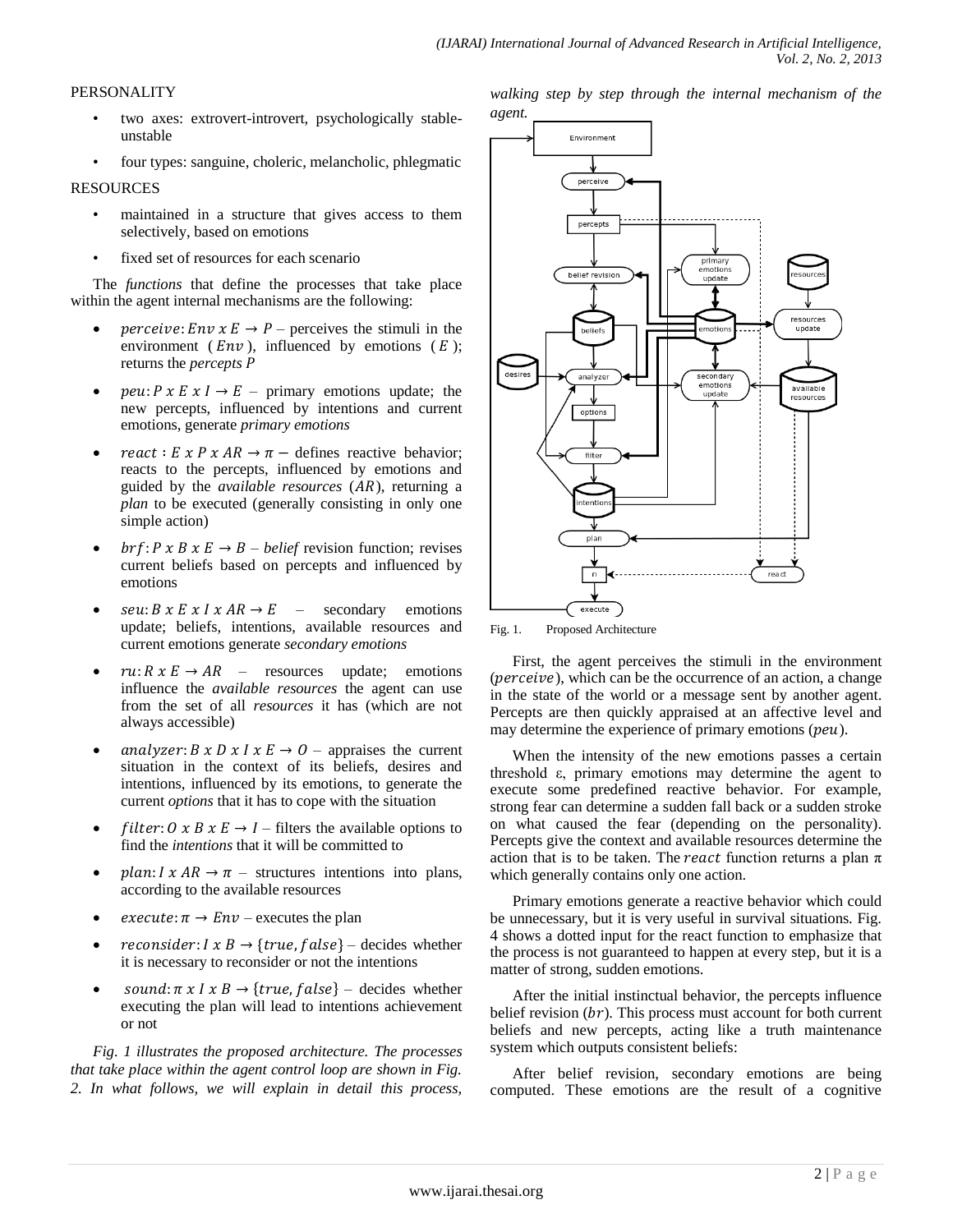appraisal of the situation which takes into consideration not the raw percepts, but the newly revised beliefs.

| 1. $D = D_0$ ;   |                                           |  |  |
|------------------|-------------------------------------------|--|--|
| 2. while true do |                                           |  |  |
| 3.               | $P \leftarrow \text{perceive}(Env, E);$   |  |  |
| 4.               | $E \leftarrow peu(P, E, I);$              |  |  |
| 5.               | <i>if intensity</i> $(E) > \epsilon$ then |  |  |
| 6.               | $\pi \leftarrow react(E, P, AR);$         |  |  |
| 7.               | $P \leftarrow \text{perceive}(Env, E);$   |  |  |
| 8.               | end if                                    |  |  |
| 9.               | $B \leftarrow brf(P, B, E);$              |  |  |
| 10.              | $E \leftarrow seu(B, E, I, AR);$          |  |  |
| 11.              | $AR \leftarrow ru(R, E);$                 |  |  |
| 12.              | $O \leftarrow$ analyzer $(B, D, I, E)$ ;  |  |  |
| 13.              | $I \leftarrow filter(O, B, E);$           |  |  |
| 14.              | $\pi \leftarrow plan(I,AR);$              |  |  |
| 15.              | while not $\text{empty}(\pi)$             |  |  |
|                  | $\parallel succeeded(I, B)$               |  |  |
|                  | $\parallel \text{impossible}(I,B))$ do    |  |  |
| 16.              | $\alpha := head(\pi);$                    |  |  |
| 17.              | $execute(\alpha);$                        |  |  |
| 18.              | $\pi := tail(\pi);$                       |  |  |
| 19.              | $P \leftarrow \text{perceive}(Env, E);$   |  |  |
| 20.              | $E \leftarrow peu(P, E, I);$              |  |  |
| 21.              | <i>if intensity</i> $(E) > \epsilon$ then |  |  |
| 22.              | $\pi \leftarrow react(E, P, AR);$         |  |  |
| 23.              | $P \leftarrow \text{perceive}(Env, E);$   |  |  |
| 24.              | $end$ if                                  |  |  |
| 25.              | $B \leftarrow brf(P, B, E);$              |  |  |
| 26.              | $E \leftarrow seu(B, E, I, AR);$          |  |  |
| 27.              | $AR \leftarrow ru(R, E);$                 |  |  |
| 28.              | if reconsider $(I, B)$ then               |  |  |
| 29.              | $O \leftarrow$ analyzer(B, D, I, E);      |  |  |
| 30.              | $I \leftarrow filter(O, B, E);$           |  |  |
| 31.              | $end$ if                                  |  |  |
| 32.              | <i>if not sound</i> $(\pi, I, B)$ then    |  |  |
| 33.              | $\pi \leftarrow plan(I, AR);$             |  |  |
| 34.              | end i f                                   |  |  |
| 35.              | end while                                 |  |  |
| 36. end while    |                                           |  |  |

Fig. 2. Agent Control Loop

But emotions in their turn influence the available resources that an agent perceives  $(ru)$ , a process that models human resource usage: when experiencing fear, one can run faster or be stronger. Thus, at a given moment, depending on the affective state, an agent can have access to different resources.

Next follows deliberation (analyzer and filter) and meansend reasoning (plan). The *analyzer* function determines the available options that the agent has to accomplish its desires. The *filter* function chooses from the available options those that the agent will be committed to. The selected options are the agent intentions.

After deciding on the intentions, the agent must  $plan$  on how to achieve them, taking into consideration available resources. In the end, the plan is ready to be executed  $(execute).$ 

But during this process, the agent still has to pay attention to the stimuli in the environment. If a plan contains several actions, the environment can change its state during execution, so the agent should not omit to reconsider its plan or its intentions. In the light of new events, the intentions could no longer be necessary, so the agent should consider dropping them. This is done in the *reconsider* function.

If this functions returns true, then the agent restarts the deliberation process, returning renewed intentions. This approach is known as open-minded commitment strategy relative to intentions. In addition, the agent must test the soundness of the plan in relation to the intentions, and replan if necessary (sound).

## III. MODELING EMOTIONS

## *A. Emotions*

We define emotions using the circumplex model of affect developed by James Russell in 1980 [13]. This is a dimensional model that represents affect in a 2D emotional space determined by the valence and arousal axes. Fig. 3 shows eight emotions placed in this space. The valence axis is defined by pleasure-misery, while the arousal axis by arousal-sleepiness. The other four emotions simply define the contents of each quadrant.



Fig. 3. James Russell's Circumplex Model Of Affect

Consequently, we thus can assume that an emotion is a point in this 2D space given by the pair  $(v, a)$ , where both v and  $\alpha$  are rational numbers within given intervals:  $\nu$  is the value of the valence and  $a$  is the value of the arousal. Following the OCC model of emotions [12], an event is appraised in terms of beliefs, desires and intentions, returning a certain score regarding its valence (positive or negative) and arousal (the intensity of emotion felt).

We believe that the circumplex model of affect permits to easily define different sets of emotions for different scenarios. The six basic emotions are not suitable in every context; for example, in a fire scenario it is less likely that one will feel joy. Most probably, a drama scenario may activate emotions in the upper left quadrant, while a romance scenario may activate emotions in the lower right quadrant.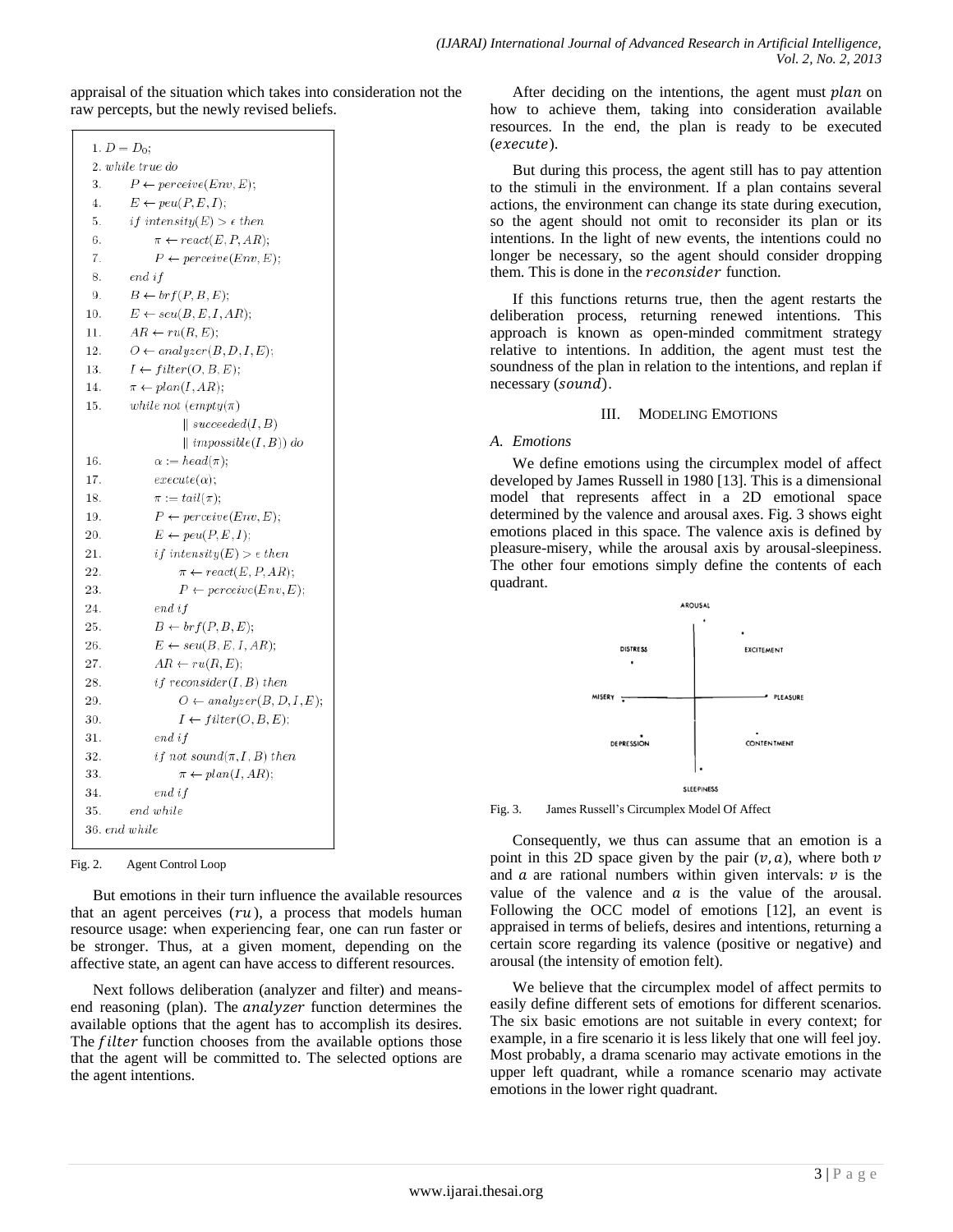#### *B. Resources*

Resources have a central role in decision making because decisions are based on the available resources that the agent knows it has. In a critical situation, people may suddenly appear to have more energy than they usually do. The arousal opens new paths in the person's capabilities, but working at full capacity exhausts the energy, so it is not a desired feature unless situation requires it.

In our architecture, we define three types of resources, each with different access conditions. Type A of resources can always be used by the agent. Type B defines resources that the agent can access only when its emotional intensity goes over a given threshold. Type C of resources is used only in survival situations. Fig. 4 shows the relation between arousal and resource accessibility, using the Yerkes-Dodson law [14] to emphasize the fact that using more resources may improve performance.

The picture depicts the emotion intensity thresholds which determine the type of resources the agent has access to. Thus, if we define by  $e_i$  the emotion intensity, and by  $p$  the performance, we have the following cases:

$$
0 < e_i < e_{i1} \rightarrow \begin{cases} \text{access to type } A \\ p \leq p_1 \end{cases}
$$
\n
$$
e_{i1} < e_i < e_{i2} \rightarrow \begin{cases} \text{access to type } A \& B \\ p_1 < p \leq p_2 \end{cases}
$$
\n
$$
e_{i2} < e_i < e_{i3} \rightarrow \begin{cases} \text{access to type } A \& B \& C \\ p_2 < p \leq p_{max} \end{cases}
$$
\n
$$
e_{i3} < e_i < e_{i4} \rightarrow \begin{cases} \text{access to type } A \& B \\ p_1 < p \leq p_2 \end{cases}
$$
\n
$$
e_i < e_{i4} \rightarrow \begin{cases} \text{access to type } A \\ p_1 < p \leq p_1 \end{cases}
$$



Fig. 4. Agent Accessibility To Its Resources

## *C. Personality*

We model personality through the four temperament types: sanguine, choleric, melancholic and phlegmatic. These are represented by the four areas delimited by two axes in a 2D space: extraversion axis (extrovert/introvert) and neuroticism axis (psychologically stable/unstable). We chose this model because of its simplicity and of a correspondence that can be made between the two axes and the parameters in our agent architecture. The mapping is shown in Fig. 5 and is explained below.



Fig. 5. The four temperaments

The introvert/extrovert axis is associated with the arousal (or emotional intensity). According to Eysenck [15], introverts are characterized by higher cortical arousal than extroverts, therefore the former require less stimuli from the environment (less emotional intentisy), while the latter seek situations which stimulate them more (give higher level of emotional intensity). The psychologically stable/unstable axis is associated with the decay rate of agents' emotions. Thus, a stable agent has a low decay rate, with a coherent affective state; an unstable agent has a high decay rate, quickly moving from one emotional state to another. Resuming, the four temperament types have the characteristics shown in TABLE 1:

TABLE 1. AGENT PERSONALITY

| <b>Temperament</b> | <b>Extraversion</b> | <b>Neuroticism</b> | <b>Characteristics</b>                       |  |
|--------------------|---------------------|--------------------|----------------------------------------------|--|
| Sanguine           | extrovert           | stable             | -high emotion intensity<br>-low decay rate   |  |
| Choleric           | extrovert           | unstable           | -high emotion intensity<br>-high decay rate  |  |
| Melancholic        | introvert           | unstable           | - low emotion intensity<br>- high decay rate |  |
| Phlegmatic         | introvert           | stable             | -low emotion intensity<br>-low decay rate    |  |

The role of personality in the architecture is to define how emotions are updated. This is done through two variables: emotion intensity and decay rate. First of all, each agent has a predefined value for arousal: the sanguine and choleric have a lower value, the melancholic and phlegmatic have a higher value. When an event takes place or the state of the environment changes, each of this adds a certain emotional intensity to the default value of arousal. Thus, in the 2D emotional space the emotion point is shifted up for the introverts over the extroverts. For example, if the execution of the plan fails, the extrovert might be annoyed, but the introvert might be angry (annoyed and angry represent the same basic emotion, but at different intensities). The second variable is also predefined and represents the value that the emotion is decayed with at each step. If an agent is angry, but then an intention is achieved, the melancholic and the choleric might forget the anger, feeling joyful, but the sanguine and the phlegmatic will not forget the anger so rapidly and will not pass so rapidly to the joyful state.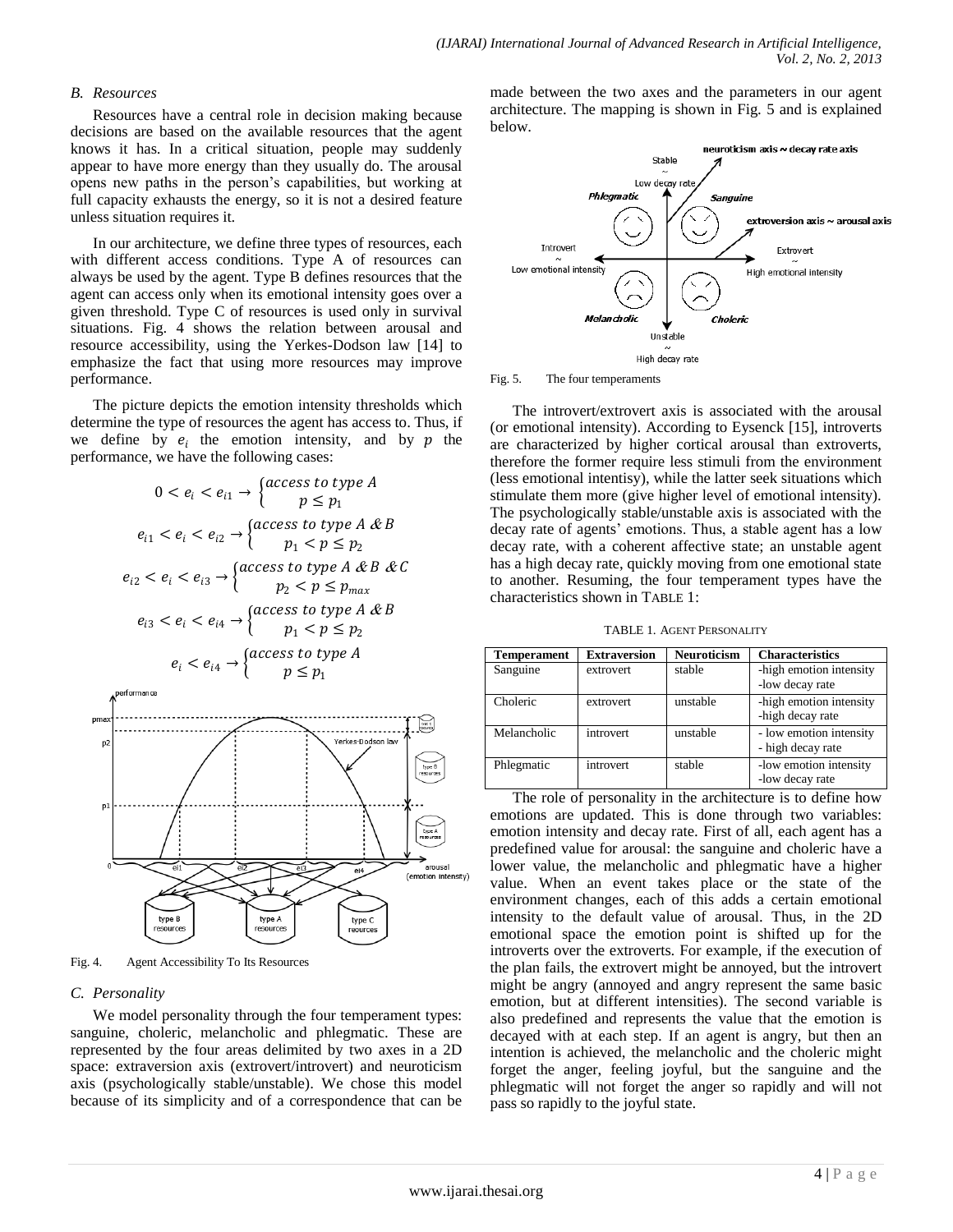Personality also influences the performance of the agent. To capture this, we need to take a look at Yerkes-Dodson Law of arousal [14]. This law states that performance increases with the increase of arousal, but up to a point where the performance is maximum. After that, performance drops if arousal keeps increasing. The value of arousal for which performance is optimum is different for different personalities. Thus, for extroverts the graph is shifted to the right comparing to the graph for introverts, as shown in Fig. 6.



Fig. 6. The Yerkes-Dodson Law Of Arousal For Introverts And For Extroverts

## IV. PREVIOUS WORK

Early work was done by Padgham and Taylor [5]. They built a system in which the reasoning is done by the Distributed Multi Agent System (dMars) [4]. What is specific for their model is that each agent has a given threshold for the emotional gauge, and when this is passed, the *belief* that the agent feels that particular emotion *is asserted*. Therefore, the main problem of this architecture is that emotions do not directly influence the reasoning process, but are considered only as beliefs. Nevertheless, the first step of integrating agent emotions and BDI agent model into the same system was done. Consequent research goes into more detail on the relationship between emotions and the reasoning process.

Pereira et al. [6] describes a conceptual model of an Emotional BDI agent which aims at identifying the disadvantages of the BDI model and to overcome them. The solution was to add new concepts to the model. Thus, their architecture contains resources, capabilities, a module for sensing and perception and a module for managing the emotional state. While resources and capabilities are simply "internal representations of the means that an agent has to execute upon its environment" (concrete means and abstract plans of action, respectively), the emotional state manager is a module that generates the emotions felt by the agent. Nevertheless, it is not fully specified, the authors mentioning only the main characteristics that this module should include: a well-defined set of Artificial Emotions, various triggering events and a decay rate for each Artificial Emotion. Although the details of the emotional module are left for further consideration, the idea of introducing resources and capabilities in the BDI model is worth to be considered.

The following year, independent of [6], Parunak et al. [7] describes the DETT model for situated agents applicable in the particular situation of a combat. Their aim is to simulate faster than real-time a large number of combatants. The architecture includes two reasoning processes (appraisal and analysis) and four new concepts (Dispositions, Emotions, Triggers and Tendencies). The appraisal process assesses the beliefs in the context of agent *disposition* and returns the *emotion* felt. The beliefs are mapped to digital pheromones which inform the presence of other agents or objects in the environment. These pheromones act as *triggers* for emotions. In their turn, emotions impose a *tendency* on the intentions that are to be selected by the analysis process. Although it is important for an agent to be able to act in real time, we would like to build an architecture that is not specific to a particular situation.

A more sophisticated model was presented by Jiang et al. [8]. They focus on the influence of emotions on the decision making process. The novelty of their EBDI architecture consists in considering primary and secondary emotions, as well as three sources for beliefs: perception, communication and contemplation. Primary emotions are connected to reactive behavior and fast decisions. If time permits, further deliberation is conducted and secondary emotions generated. The authors believe resources and capabilities introduced by Pereira et al. [6] to be unnecessary. Instead, they solve the resource boundary condition by adding priorities for beliefs, desires, intentions and emotions, deleting those with lowest priority when memory is full. On the other hand, they believe the problem of reconsideration to be context specific, so they leave it for the plan execution function to deal with it. The authors also criticize [6] for not emphasizing the differences between the emotional agent and other agents. In contrast, they have implemented their architecture and tested it in Tileworld using one emotional agent and two non-emotional agents. Results show that the first has better results than the latter.

The most recent emotional BDI architecture is that of Jones et al. [9], called PEP-BDI. The authors criticize Jiang et al. [8] for missing personality and physiology aspects and Parunak et al. [7] for modeling only two emotions in relation with two personality aspects. Their main motivation lies in the context of global security, and their goal is to simulate a crisis situation in a virtual reality environment. They add emotions, personality and physiology to the BDI model, stating that these are key concepts in the context of crisis management. The paper illustrates the decision making process on a scenario which involves escaping from a fire. One should note that physiological parameters are not necessary in a non-crisis scenario, but resources are a more suitable component to consider.

In parallel with the above mentioned systems, two more architectures were developed, both in the topic of emotional BDI models, but each one independent of previous works and each one independent of one another.

One work is that of Hernandez et al. [10]. The authors develop a modular architecture, named BDIE, which contains four separate modules: Perceptual System, Motivational System, Behavior System and Emotional System – mapped to Beliefs, Desires, Intentions and Emotions, respectively.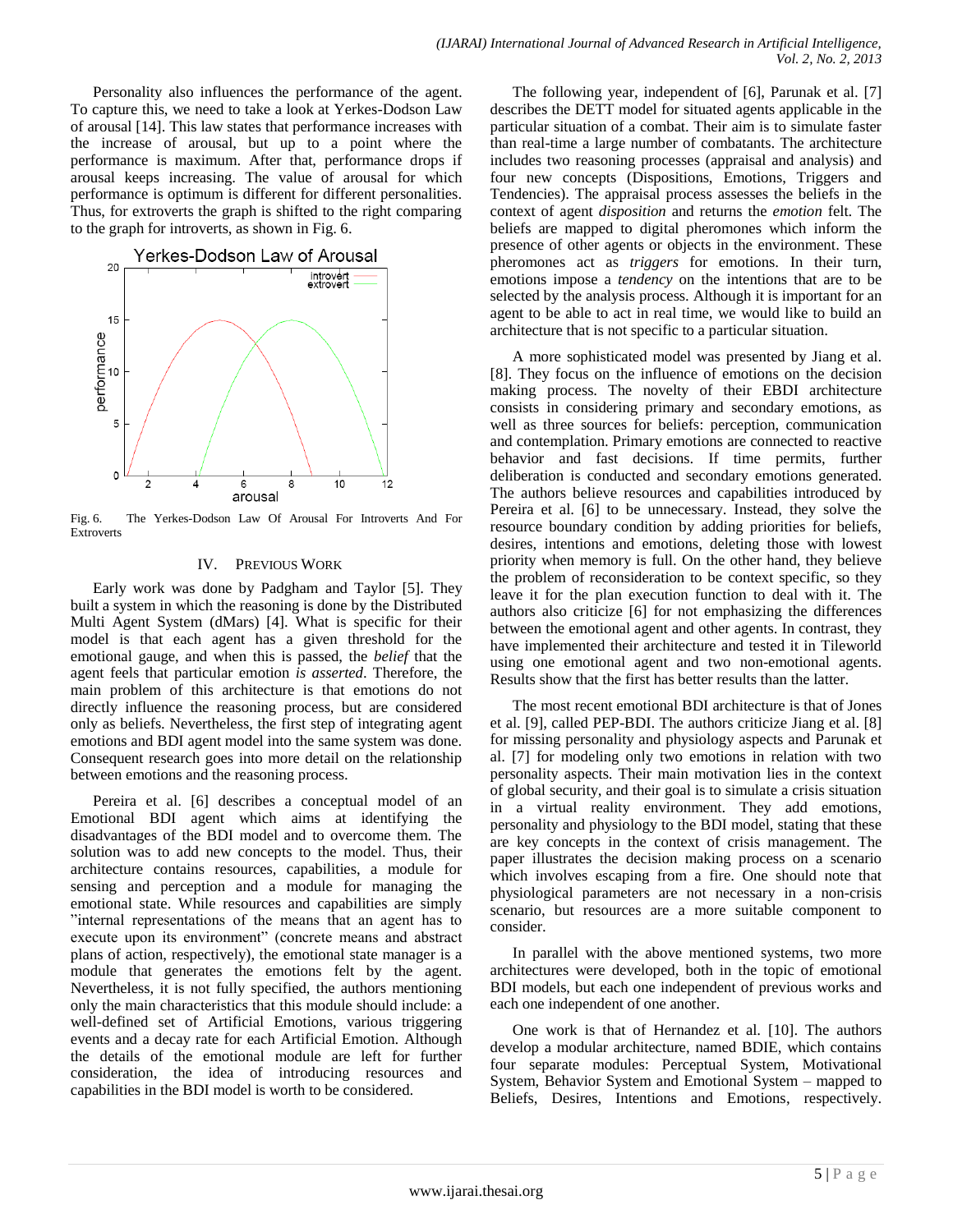Beliefs, evaluators and emotions are organized on two levels. First level beliefs are acquired through perception and are then affectively appraised by the first level evaluators, giving the primary emotions (fear, surprise). If one of these is active, control passes to the planning algorithm (contained in the Behavior System). Otherwise, second level beliefs are inferred from the first level beliefs and are cognitively appraised by the second level evaluators, giving the secondary emotions (happiness, sadness, anger). Desires comprise goals (need to be achieved) and homeostatic variables (need to be maintained). However, the paper doesn't explain how the agent chooses its desires and intentions; in the scenario considered the only desire is survival and the only behavior is to display facial expressions according to the emotions induced by certain pictures. The modular structure of the system can be appointed as the most interesting aspect of the BDIE architecture.

The second architecture, called BDE, was developed by Florea and Kalisz [11] on the hypothesis that emotions contribute to behavior anticipation, which in turn contributes to making an agent more realistic. The authors show that an event may generate several emotions, which are then integrated into an emotional state using a rule-based approach. Also, the authors account for both emotion decaying and emotional memory; thus, powerful emotions remain in memory even if they are momentarily decayed. The paper specifies the emotion eliciting conditions (EEC) and the influence of emotional state on behavior (IEB) for seven emotions. Although the architecture is not very complex, by not considering all the details of the human mechanisms, the simplicity of the BDE model makes it more appropriate in not so dynamic environments.

TABLE 2 summarizes the characteristics of the presented models. In what follows, we detail the similarities and differences among them.

First of all, one can note that each paper is concerned with different issues:

- Pereira et al. [6] BDI improvement
- Parunak et al. [7] faster-than-real-time, large number of combatants
- Jiang et al. [8] improved decision-making
- Jones et al. [9] handling crisis situations
- Hernandez et al. [10] performance, HCI
- Florea and Kalisz [11] behavior anticipation

Secondly, there are also obvious differences with respect to the architecture components. In [8] beliefs are acquired using three different methods: stimuli in the environment, messages from other agents and contemplation. [6], [7], [10] and [11] don't take into consideration communication, but use one belief revision function that includes both new percepts and current beliefs. The same goes with [9], but percepts can be obtained through stimuli, messages and physiological parameters (which define the agent's health).

Next, the reasoning process happens differently. In [7] desires are constant over time, while in [11] emotions (and only emotions) influence them. The deliberation process updates the intentions, and the means-end reasoning process structures these intentions into plans. For [11] and [7], desires are predefined and need to be filtered only if they are inconsistent.

A set of consistent desires forms the goals of the agent. [6], [8] and [9] consider desires as options that need to be constantly generated based on current desires and beliefs. In [8] and [9], deliberation process is formed by the options function (generating desires) and the filter function (generating intentions); the means-end reasoning is done by the plan function, which structures intentions into plans. In [6] on the other hand, the first process that occurs is generate options, which maps to means-end reasoning; this generates desires and intentions that hierarchically flow from abstract to concrete, until executable actions are obtained. Then, the deliberation process (filter) chooses those intentions that the agent will be committed to.

What all the papers have in common is the focus on the influence of emotions over deliberation and means-end reasoning. How the affective state affects the planning algorithm is not a priority for any of the authors. The commitment strategy is yet less discussed, although the tradeoff between reconsideration and the degree of commitment is an important aspect of practical reasoning. From the agent control loops presented it can be inferred that [11] uses an open-minded strategy (the agent is committed to an intention as long as it is still believed possible), while [6], [8] and [9] use a single-minded strategy (the agent is committed to an intention until it is either realized or not possible).

Last, but not least, [6] only describes a conceptual architecture, [9] shows a fire scenario and [11] exemplifies the emotion generation and influence over behavior for seven basic emotions. On the other hand, [7], [8] and [10] implement their agents and show experimental results. Thus, [8] runs both emotional and non-emotional agents in Tileworld, showing that the EBDI agent has a better performance; [10] implement their architecture on a robotic head which changes its facial expression based on color and luminance of an image; and [7] creates an architecture which is specific to a combat situation, mapping to concrete beliefs, desires and emotions.

We built our architecture based on the work presented above, focusing on agent performance, on simulating human mechanisms of internal resource usage and on agent personality. We were mostly attracted by the EBDI model [8] for emphasizing the influence of emotions on decision making and for taking into account both primary and secondary emotions. Additionally, we are interested in the model of Pereira et al. [6] for adding resources and in the PEP→BDI model [9] for considering the personality influences on agent behavior. Ultimately, we valued the usage of the OCC theory on beliefs, desires and intentions in the BDE model [11].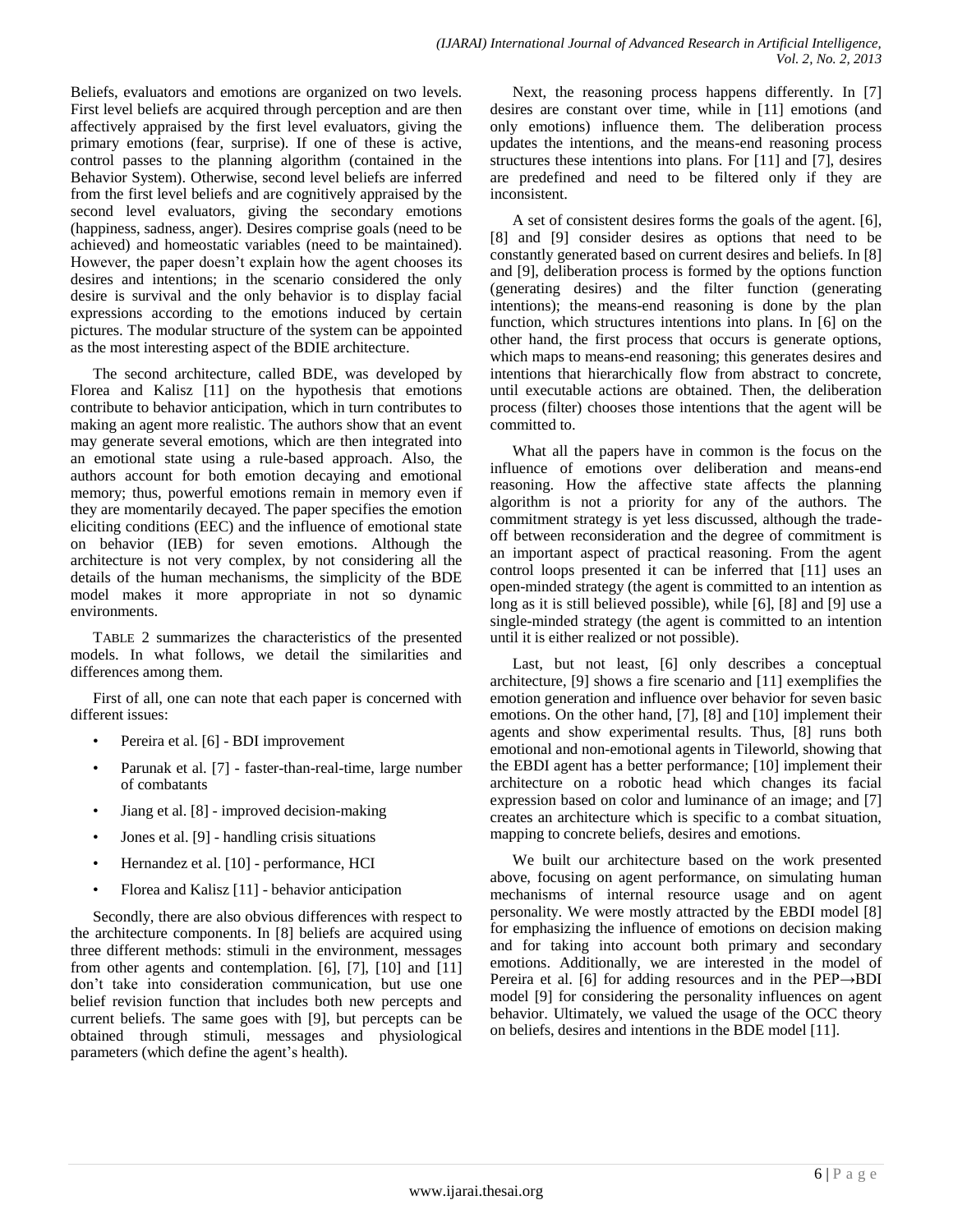| <b>Components</b>                     | <b>Belief</b>                                                                                                            | <b>Desire</b>                                                                                                 | <b>Intention</b>                                                                                                                | <b>Emotion</b>                                                                                | Other                                                                  |
|---------------------------------------|--------------------------------------------------------------------------------------------------------------------------|---------------------------------------------------------------------------------------------------------------|---------------------------------------------------------------------------------------------------------------------------------|-----------------------------------------------------------------------------------------------|------------------------------------------------------------------------|
| <b>Model</b>                          |                                                                                                                          |                                                                                                               |                                                                                                                                 |                                                                                               |                                                                        |
| Pereira et al., 2005<br>[6]           | - acquired through<br>perception &inference<br>- one revision function                                                   | - revised through<br>distinct algorithms,<br>depending on<br>resources, capabilities<br>and emotional state   | - revised through<br>distinct algorithms,<br>depending on<br>resources, capabilities<br>and emotional state                     | - Emotional State<br>Manager - not detailed                                                   | - resources<br>- capabilities<br>- Sensing and<br>Perception<br>Module |
| Parunak et al.,<br>2006 [7] (DETT)    | - mapped to digital<br>pheromones                                                                                        | - wants<br>- constant over time                                                                               | - result of analysis<br>process<br>- tendency imposed by<br>emotions                                                            | - result of appraisal<br>process (OCC)<br>- triggered by beliefs.<br>depending on disposition | - Disposition,<br>Emotion, Trigger,<br>Tendency                        |
| Jiang et al., 2007<br>$[8]$ (EBDI)    | - acquired through<br>perception, communication<br>& contemplation<br>- three revision functions                         | - not influenced by<br>emotions                                                                               | - influenced by<br>emotions, desires &<br>intentions<br>- state of affairs that<br>the agent has<br>committed to achieve        | - primary<br>- secondary                                                                      |                                                                        |
| Jones et al., 2009<br>$[9]$ (PEP-BDI) | - acquired through<br>perception, communication<br>&physiology<br>- one revision function.<br>three perception functions | - options<br>- influenced by<br>beliefs, intentions,<br>personality and<br>physiology, but not by<br>emotions | - filtered options<br>- influenced by<br>beliefs, desires,<br>intentions, emotions<br>and physiology, but<br>not by personality | - primary<br>- secondary                                                                      | - Personality,<br>Emotion.<br>Physiology                               |
| Hernandez et al.,<br>2004 [10] (BDIE) | - first level (acquired<br>through perception)<br>- second level (acquired<br>through first level belief<br>revision)    | - goals (to be<br>achieved)<br>- homeostatic<br>variables (to be<br>maintained)                               | - contains the<br>planning algorithm<br>- connected with<br>emotions through<br>goals                                           | - primary & secondary<br>- emotional space divided<br>into emotional sectors                  | $\sim$                                                                 |
| Florea and Kalisz,<br>2004 [11] (BDE) | - acquired through<br>perception & inference<br>- one revision function                                                  | - influenced only by<br>the emotional state                                                                   | - course of action to<br>be taken in order to<br>achieve desires                                                                | $-OCC$<br>- emotional state<br>- emotional memory<br>- decay                                  | ٠                                                                      |

#### TABLE 2. COMPARISON OF EXISTING EMOTIONAL BDI SYSTEMS

#### V. SCENARIO

The story is that of a man that wants to gather the garbage in a city, with garbage being well-defined items that can be collected by that man. Because he is walking, he risks to be bitten by dogs that have no master and wander freely on the streets. He thus has to be careful to avoid the dogs. The man doesn't know where the garbage items are, new items being possible to appear anytime and anywhere in the city, but other people may tell him about certain item locations.

We can model this story with an agent situated in a dynamic environment, a 2D map which contains artifacts, but also traps. The agent has the goal of gathering as many artifacts as possible, taking care to avoid the traps. The dynamism of the environment is given by the random appearance of the artifacts and by the random appearance, disappearance and moving of the traps. The agent can see only a fixed number of cells in front of him, but it can remember the position of the artifacts and the traps.



Fig. 7. Example Of A Map For The Proposed Scenario

In Fig. 9, the agent is represented by the blue circle. The light blue triangle besides the agent shows what the agent can see from its current position. The green ovals are the artifacts and the red ovals are the traps. The artifacts appear random on the map. If their number decreases below a specified value (because of being collected by the agent), other artifacts randomly appear on the map. Traps may appear and disappear randomly, and they also have a random move (they are more like non-rational agents which wander on the map with no purpose whatsoever). An agent is said to *fall into a trap* if it steps into a cell simultaneously with a trap. If this is the case, its energy level decreases. Traps cannot appear on the cell that the agent is currently standing, neither on a cell where there is already an artifact. TABLE 3 shows how the components integrated into the architecture are mapped to the current scenario.

In this scenario, resources refer to the possible actions that an agent may take. The agent has a specified energy level that is decreased when using resources (more or less and each type of resource used consumes more or less of this energy. The same energy is consumed when falling into a trap. The agent has the possibility to restore its energy level by taking the action *sit* (analogous to the situation in which one has to relax to recover from a great effort).

Depending on the personality, the agent may pass from one emotion to another faster or slower. For example, if it fell into a trap and is angry, but shortly after it collects an artifact, a choleric agent will be joyful, forgetting the anger, while a phlegmatic one will feel only slight joy, still alert to traps (low